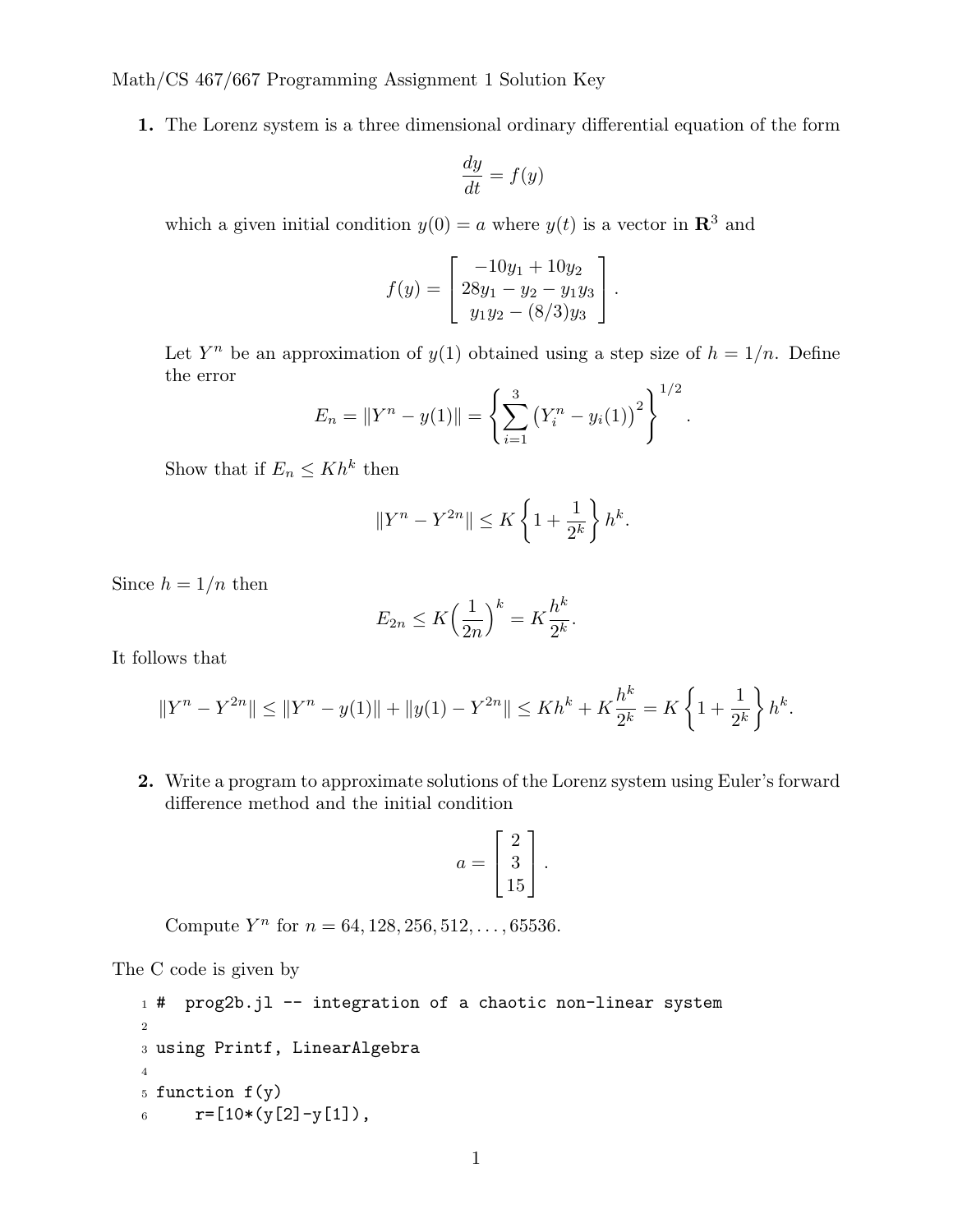```
7 \qquad (28.0-y[3]) \ast y[1]-y[2],8 y[1]*y[2] - (8/3)*y[3]9 return r
10 end
11
12 function euler(t,y,h)
13 return y+h*f(y)
14 end
15
16 function solve(t0,y0,h,n)
_{17} yn=copy(y0)
18 for j=1:n
19 tn = t0 + (j-1)*h20 yn=euler(tn,yn,h)
21 end
22 return yn
23 end
24
25 function main()
26 nres=11
27 t0=0.0; T=1.0
28 y0=[2.0,3.0,15.0]
29 yold=zeros(3)
30 @printf("#%4s %19s %19s %19s\n","n","y1","y2","y3")
31 N=Vector{Int}(undef,nres)
32 Y=Vector{Vector{Float64}}(undef,nres)
33 n=64
34 for i=1:nres
35 h=T/n
36 yn=solve(t0,y0,h,n)
37 N[i]=n
38 Y[i] = copy(yn)39 @printf("%5d %19.14f %19.14f %19.14f\n",
40 n,yn[1],yn[2],yn[3])
41 n*=2
42 end
43
44 @printf("\n\n#%4s %18s %20s %20s\n",
45 "n","|Yn-Y2n|","log(h)","log(|Yn-Y2n|)")
46 for i=2:nres
47 e=norm(Y[i-1]-Y[i])
48 @printf("%5d %18.15f %20.13e %20.13e\n",
49 N[i], e, -log(N[i]), log(e)50 end
51 end
```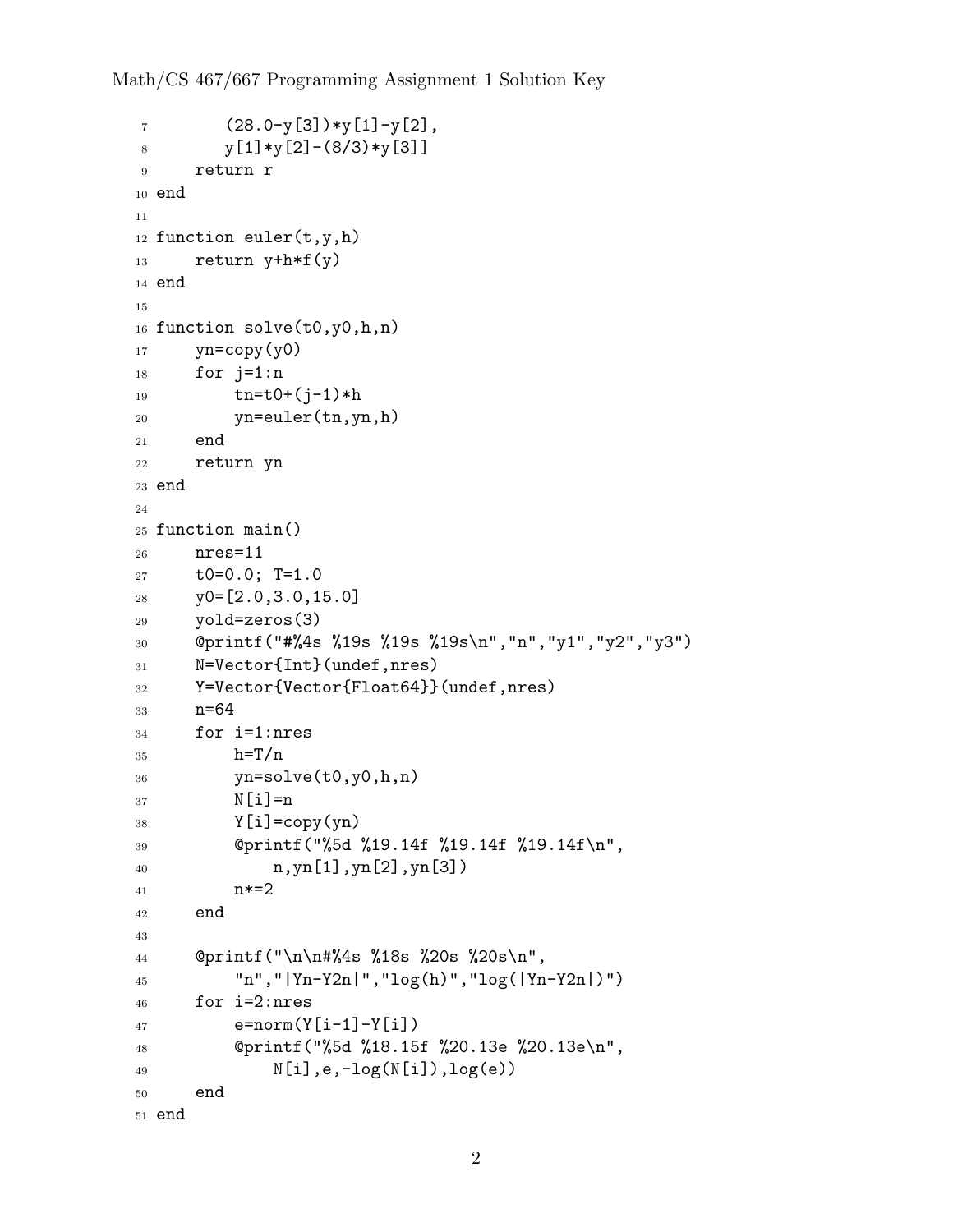52 <sup>53</sup> main()

which generates output

| #<br>$\mathbf n$ | y1                   | y2                                       | yЗ                                                            |
|------------------|----------------------|------------------------------------------|---------------------------------------------------------------|
| 64               | $-9.69978827124415$  | -7.78996746984789                        | 30.72466119973522                                             |
| 128              | $-13.37234518640962$ | -12.80293797386648                       | 34.13472724313560                                             |
| 256              | -13.33684881600047   | $-17.62699523674917$                     | 28.40582877598391                                             |
| 512              | $-11.62086377869534$ | $-17.96721751135157$                     | 22.10580958772410                                             |
| 1024             | $-10.13074666717946$ | $-16.77108440528200$                     | 18.33157199996538                                             |
| 2048             | $-9.21363702282563$  | -15.72373591985231                       | 16.41361053841384                                             |
| 4096             | -8.71230404053936    | -15.07933273503957                       | 15.47039862337052                                             |
| 8192             | $-8.45114509961543$  | -14.72647238779146                       | 15.00610041427197                                             |
| 16384            | -8.31797998332034    | -14.54236242834484                       | 14.77622038563917                                             |
| 32768            | -8.25075649800784    | -14.44838864670079                       | 14.66190400794265                                             |
| 65536            | -8.21698526021469    | $-14.40092239534972$                     | 14.60490883434304                                             |
|                  |                      |                                          |                                                               |
| #<br>n           | $ Y_n-Y2n $          | log(h)                                   | $log( Yn-Y2n )$                                               |
| 128              |                      | 7.088448207445854 -4.8520302639196e+00   | 1.9584664459884e+00                                           |
| 256              |                      | 7.489530433532963 -5.5451774444796e+00   | 2.0135061031117e+00                                           |
| 512              |                      | 6.538394116052697 -6.2383246250395e+00   | 1.8776915873131e+00                                           |
| 1024             |                      | 4.230372652889907 -6.9314718055995e+00   | 1.4422900867877e+00                                           |
| 2048             |                      | 2.369937787726844 -7.6246189861594e+00   | 8.6286370489822e-01                                           |
| 4096             |                      | 1.247493062267095 -8.3177661667193e+00   | 2.2113598731913e-01                                           |
| 8192             |                      | $0.638973586352901 -9.0109133472793e+00$ | $-4.4789216136991e-01$                                        |
| 16384            |                      | 0.323224771528324 -9.7040605278392e+00   | $-1.1294073106920e+00$                                        |
| 32768            |                      | 0.162537081380518 -1.0397207708399e+01   | $-1.8168491101336e+00$                                        |
| 65536            |                      |                                          | $0.081498413070771 -1.1090354888959e+01 -2.5071717304492e+00$ |

**3.** Graph  $\log ||Y^n - Y^{2n}||$  versus  $\log h$  to verify the order of convergence for Euler's method numerically.

Plot the second table in the previous output using gnuplot and the script

```
1 set terminal postscript enhanced color eps font "Courier-Bold"
2 set output '2b.eps'
3 set style data lines
4 set size 0.7,0.7
5 set key spacing 1.2
6 set key bottom
7 plot "prog2b.out" index 1 using 3:4 ti "euler"
```
to obtain the graph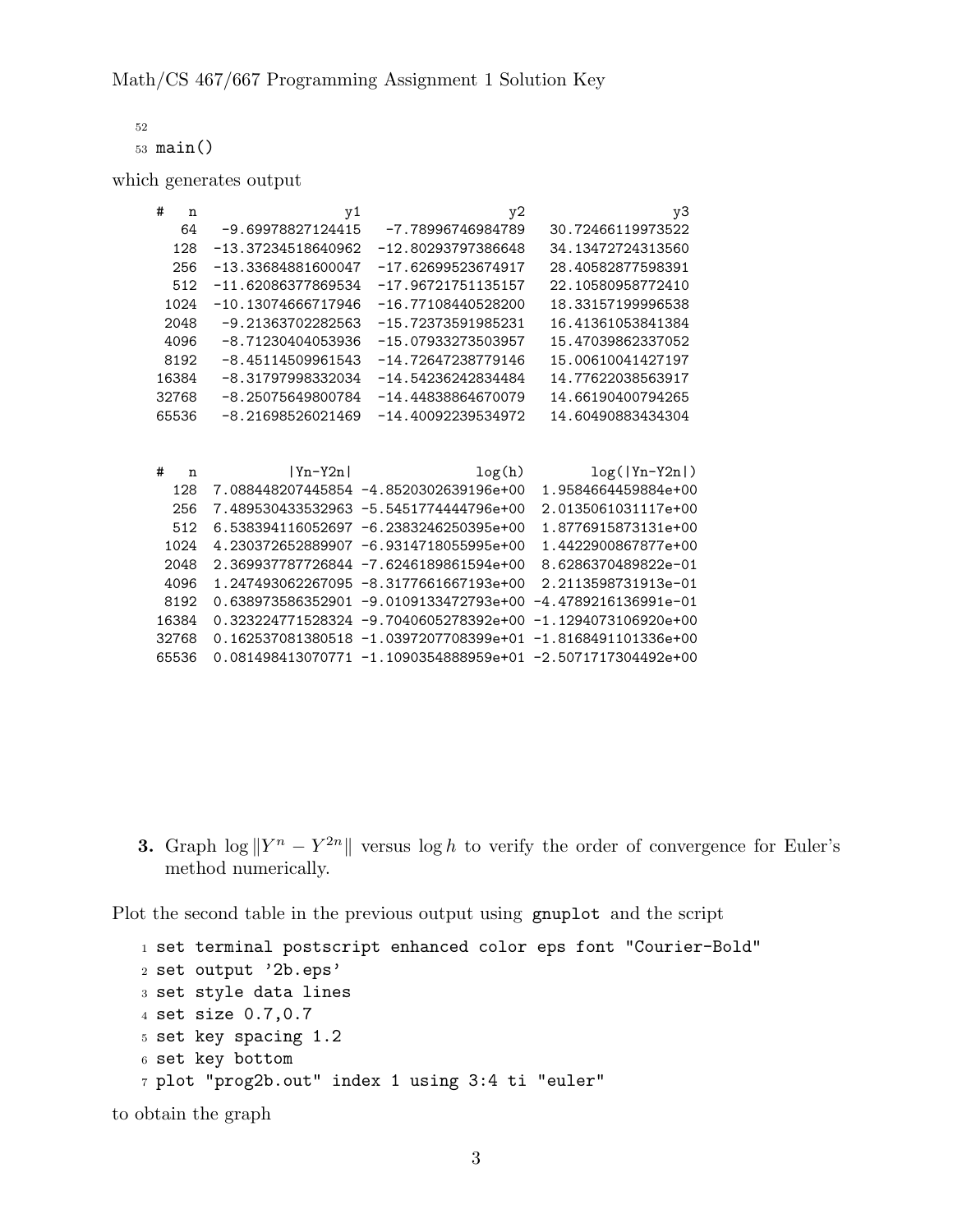

The graph has a linear slope for  $log h \in [-11, -8]$ . Computing this slope obtains

0*.*22113598731911 + 2*.*5071717304524 *−*8*.*3177661667193 + 11*.*090354888959 *≈* 0*.*9840290026

which verifies the order of convergence is 1.

**4.** Compute  $Y^n$  using Runge-Kutta methods of orders 2 and 4 and verify the order of convergence by graphing  $\log \|Y^n - Y^{2n}\|$  versus  $\log h$ .

The C code is given by

```
1 # prog2d.jl -- integration of a chaotic non-linear system
2
3 using Printf, LinearAlgebra
4
5 function f(y)6 r=[10*(y[2]-y[1]),7 \qquad (28.0-y[3]) \ast y[1]-y[2],8 y[1]*y[2] - (8/3)*y[3]9 return r
10 end
11
12 function euler(t,y,h)
13 return y + h * f(y)14 end
15
16 function rk2(t,y,h)17 k1=f(y)18 k2=f(y+h*2/3*k1)19 return y+h*(1/4*k1+3/4*k2)
```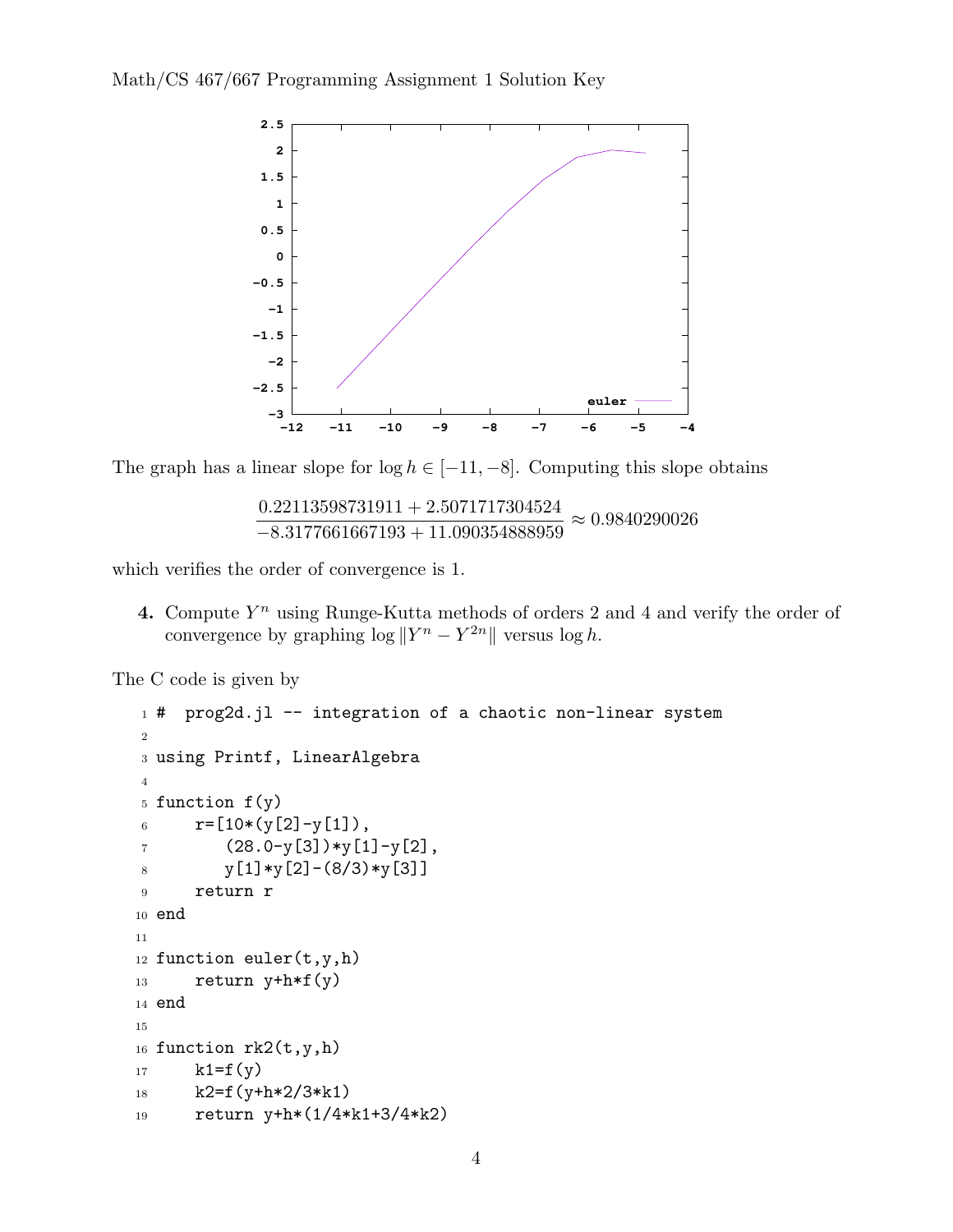Math/CS 467/667 Programming Assignment 1 Solution Key

```
20 end
21
22 function rk3(t,y,h)
23 k1=f(y)24 k2=f(y+h*2/3*k1)25 k3=f(y+h*2/3*k2)26 return y+h*(1/4*k1+3/8*k2+3/8*k3)
27 end
28
29 function rk4(t,y,h)30 k1=f(y)
_{31} k2=f(y+h*1/2*k1)
32 k3=f(y+h*1/2*k2)
33 k4=f(y+h*k3)
34 return y+h*(1/6*k1+1/3*k2+1/3*k3+1/6*k4)
35 end
36
37 function solve(step,t0,y0,h,n)
38 yn=copy(y0)
39 for j=1:n
40 tn = t0 + (j-1)*h41 yn=step(tn,yn,h)
42 end
43 return yn
44 end
45
46 function main()
47 nres=11
48 t0=0.0; T=1.0
_{49} y0=[2.0,3.0,15.0]50 for k=1:3
51 step=[rk2,rk3,rk4][k]
52 name=["RK2","RK3","RK4"][k]
53 @printf("#%s method computing y(%g)\n",name,T)
54 @printf("#%4s %19s %19s %19s\n","n","y1","y2","y3")
55 N=Vector{Int}(undef,nres)
56 Y=Vector{Vector{Float64}}(undef,nres)
57 n=64
58 for i=1:nres
_{59} h=T/n
60 yn=solve(step,t0,y0,h,n)
\begin{bmatrix} 61 \end{bmatrix} N[i]=n
62 \qquad \qquad Y[i]=copy(yn)63 @printf("%5d %19.14f %19.14f %19.14f\n",
_{64} n,yn[1],yn[2],yn[3])
```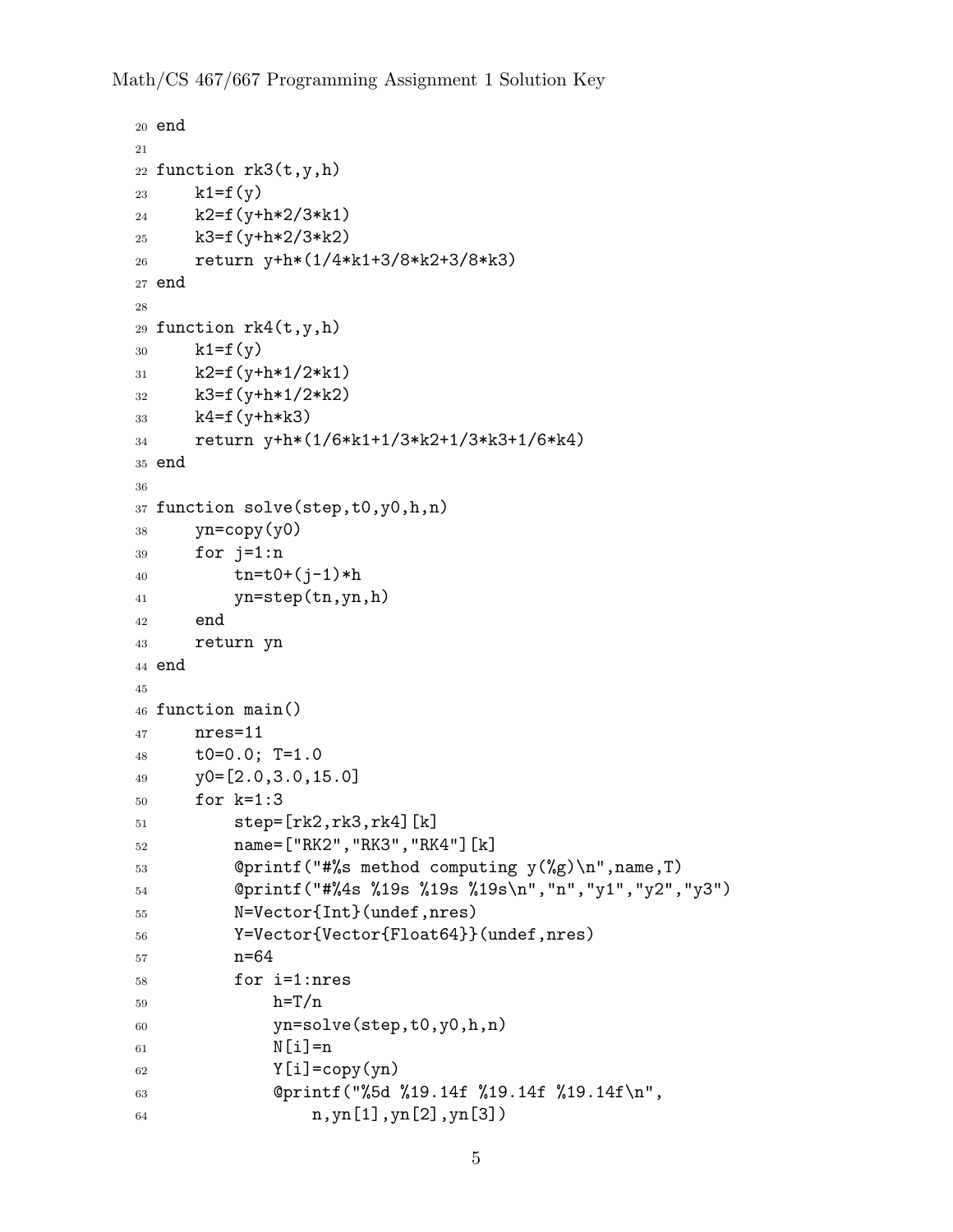## Math/CS 467/667 Programming Assignment 1 Solution Key

```
65 n*=2
66 end
67 @printf("\n\n#%4s %18s %20s %20s\n",
68 "n","|Yn-Y2n|","log(h)","log(|Yn-Y2n|)")
69 for i=2:nres
70 e=norm(Y[i-1]-Y[i])71 @printf("%5d %18.15f %20.13e %20.13e\n",
72 N[i],e,-log(N[i]),log(e))
73 end
74 if k<3
75 @printf("\n\n")
76 end
77 end
78 end
79
80 main()
```
which generates output

| #RK2 method computing $y(1)$ |                     |                      |                   |
|------------------------------|---------------------|----------------------|-------------------|
| #<br>n                       | y1                  | y2                   | y3                |
| 64                           | -8.72875463905269   | -15.13208695329234   | 15.43075772360616 |
| 128                          | -8.26393985593300   | $-14.47405313305299$ | 14.66662724329503 |
| 256                          | -8.19623728104049   | -14.37346148741356   | 14.56556398236884 |
| 512                          | $-8.18550468849651$ | $-14.35696971618285$ | 14.55091208631216 |
| 1024                         | -8.18359646978421   | -14.35393877226764   | 14.54856006469860 |
| 2048                         | -8.18321626911562   | $-14.35331771642115$ | 14.54813548006970 |
| 4096                         | -8.18313332534885   | $-14.35317954274479$ | 14.54804974656670 |
| 8192                         | -8.18311410273340   | -14.35314713587289   | 14.54803086418686 |
| 16384                        | -8.18310948624878   | -14.35313930123911   | 14.54802646243931 |
| 32768                        | -8.18310835577508   | -14.35313737596859   | 14.54802540185868 |
| 65536                        | -8.18310807611255   | $-14.35313689882448$ | 14.54802514169531 |

| #<br>'n | $ Yn-Y2n $ | log(h)                                                             | $log( Yn-Y2n )$ |
|---------|------------|--------------------------------------------------------------------|-----------------|
| 128     |            | 1.110385825794761 -4.8520302639196e+00 1.0470754573464e-01         |                 |
| 256     |            | 0.157848346613323 -5.5451774444796e+00 -1.8461205384497e+00        |                 |
| 512     |            | $0.024532531852560 - 6.2383246250395e+00 -3.7077552115023e+00$     |                 |
| 1024    |            | $0.004284848345251 - 6.9314718055995e+00 - 5.4526701195656e+00$    |                 |
| 2048    |            | 0.000842932393461 -7.6246189861594e+00 -7.0786238007335e+00        |                 |
| 4096    |            | 0.000182542780806 -8.3177661667193e+00 -8.6085259970367e+00        |                 |
| 8192    |            | $0.000042145682565 - 9.0109133472793e+00 -1.0074378309001e+01$     |                 |
| 16384   |            | $0.000010102910383 - 9.7040605278392e + 00 -1.1502687018938e + 01$ |                 |
| 32768   |            | $0.000002471733932 -1.0397207708399e+01 -1.2910590656837e+01$      |                 |
| 65536   |            | $0.000000611197687 - 1.1090354888959e+01 - 1.4307845383653e+01$    |                 |

|   |             | #RK3 method computing $y(1)$         |    |                   |
|---|-------------|--------------------------------------|----|-------------------|
| # | $\mathbf n$ |                                      | v2 | y3                |
|   | 64          | -8.03534813005494 -14.14360184797095 |    | 14.30026158194662 |
|   | 128.        | -8.16432904920729 -14.32667620459421 |    | 14.51628572158876 |
|   | 256         | -8.18074901868859 -14.34981494717387 |    | 14.54403677669892 |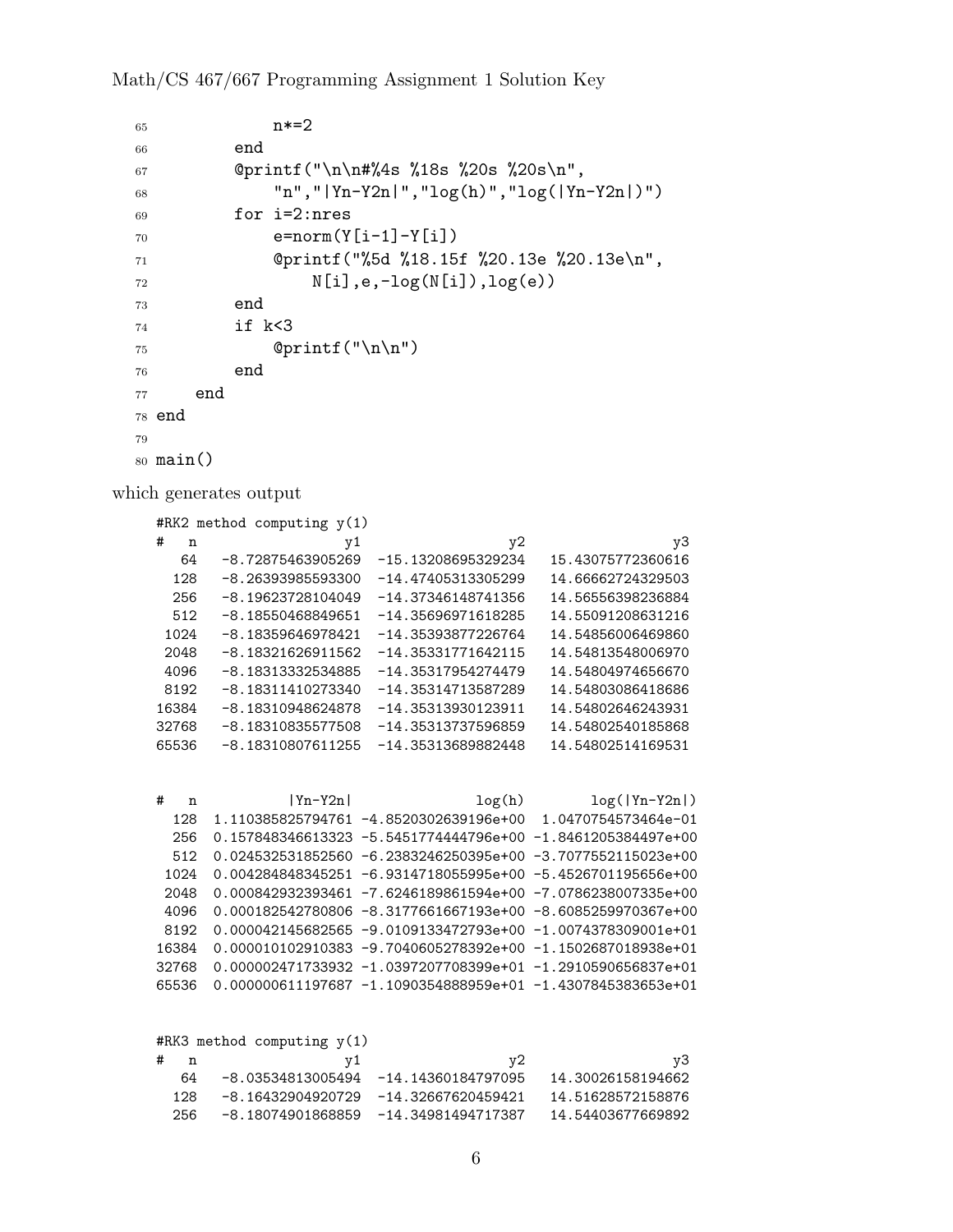| 512              | -8.18281269779995<br>-14.35272092626652                           | 14.54752597179119 |
|------------------|-------------------------------------------------------------------|-------------------|
| 1024             | -8.18307105759800<br>$-14.35308473992388$                         | 14.54796265793439 |
| 2048             | -8.18310336712924<br>$-14.35313023946297$                         | 14.54801725604786 |
| 4096             | -8.18310740638749<br>$-14.35313592788291$                         | 14.54802408094948 |
| 8192             | -8.18310791131894<br>$-14.35313663898117$                         | 14.54802493405083 |
| 16384            | -8.18310797443702<br>$-14.35313672787150$                         | 14.54802504068808 |
| 32768            | -8.18310798232706<br>-14.35313673898323                           | 14.54802505401808 |
| 65536            | -8.18310798331338<br>-14.35313674037229                           | 14.54802505568436 |
|                  |                                                                   |                   |
|                  |                                                                   |                   |
| #<br>n           | $ Yn-Y2n $<br>log(h)                                              | $log( Yn-Y2n )$   |
| 128              | 0.311157076838266 -4.8520302639196e+00 -1.1674574240884e+00       |                   |
| 256              | 0.039688006572034 -5.5451774444796e+00 -3.2267062383909e+00       |                   |
| 512              | 0.004987781907165 -6.2383246250395e+00 -5.3007639756236e+00       |                   |
| 1024             | 0.000624343615485 -6.9314718055995e+00 -7.3788096753143e+00       |                   |
| 2048             | 0.000078070915586 -7.6246189861594e+00 -9.4578929701382e+00       |                   |
| 4096             | 0.000009759764890 -8.3177661667193e+00 -1.1537242246973e+01       |                   |
| 8192             | 0.000001219999360 -9.0109133472793e+00 -1.3616660223556e+01       |                   |
| 16384            | 0.000000152502076 -9.7040605278392e+00 -1.5696087624999e+01       |                   |
| 32768            | 0.000000019063376 -1.0397207708399e+01 -1.7775496850149e+01       |                   |
| 65536            | 0.000000002383025 -1.1090354888959e+01 -1.9854895059226e+01       |                   |
|                  |                                                                   |                   |
|                  |                                                                   |                   |
|                  | #RK4 method computing $y(1)$                                      |                   |
| #<br>$\mathbf n$ | y1<br>y2                                                          | y3                |
| 64               | $-8.18157152498330$<br>$-14.35089478427027$                       | 14.54563019863711 |
| 128              | $-8.18305851834925$<br>$-14.35306205062053$                       | 14.54795406227568 |
| 256              | -8.18310636897497<br>$-14.35313414968720$<br>$-14.35313664375124$ | 14.54802311118907 |
| 512              | -8.18310792882860                                                 | 14.54802501240169 |
| 1024             | -8.18310798148616<br>-14.35313673655432                           | 14.54802505563920 |
| 2048             | -8.18310798337582<br>$-14.35313674038241$                         | 14.54802505597974 |
| 4096             | $-14.35313674056053$<br>-8.18310798345050                         | 14.54802505592790 |
| 8192             | -8.18310798345370<br>$-14.35313674056963$                         | 14.54802505592218 |
| 16384            | -8.18310798345441<br>$-14.35313674057091$                         | 14.54802505592262 |
| 32768            | -8.18310798345349<br>$-14.35313674056959$                         | 14.54802505592123 |
| 65536            | $-8.18310798345413$<br>$-14.35313674057054$                       | 14.54802505592208 |
|                  |                                                                   |                   |
| #<br>n           | log(h)<br>$ Yn-Y2n $                                              | $log( Yn-Y2n )$   |
| 128              | 0.003508352165046 -4.8520302639196e+00 -5.6526088203872e+00       |                   |
| 256              | 0.000110705511325 -5.5451774444796e+00 -9.1086369333556e+00       |                   |
| 512              | 0.000003502585931 -6.2383246250395e+00 -1.2562009024874e+01       |                   |
| 1024             | 0.000000115129116 -6.9314718055995e+00 -1.5977211590526e+01       |                   |
| 2048             | 0.000000004282642 -7.6246189861594e+00 -1.9268695655496e+01       |                   |
| 4096             | 0.000000000199979 -8.3177661667193e+00 -2.2332807151546e+01       |                   |
| 8192             | 0.000000000011211 -9.0109133472793e+00 -2.5214167095872e+01       |                   |
| 16384            | 0.000000000001527 -9.7040605278392e+00 -2.7207716371580e+01       |                   |
| 32768            | 0.000000000002124 -1.0397207708399e+01 -2.6877519705898e+01       |                   |
| 65536            | 0.000000000001423 -1.1090354888959e+01 -2.7278468588599e+01       |                   |
|                  |                                                                   |                   |

Plotting the convergence using the gnuplot script

```
set terminal postscript enhanced color eps font "Courier-Bold"
set style data lines
set size 0.7,0.7
```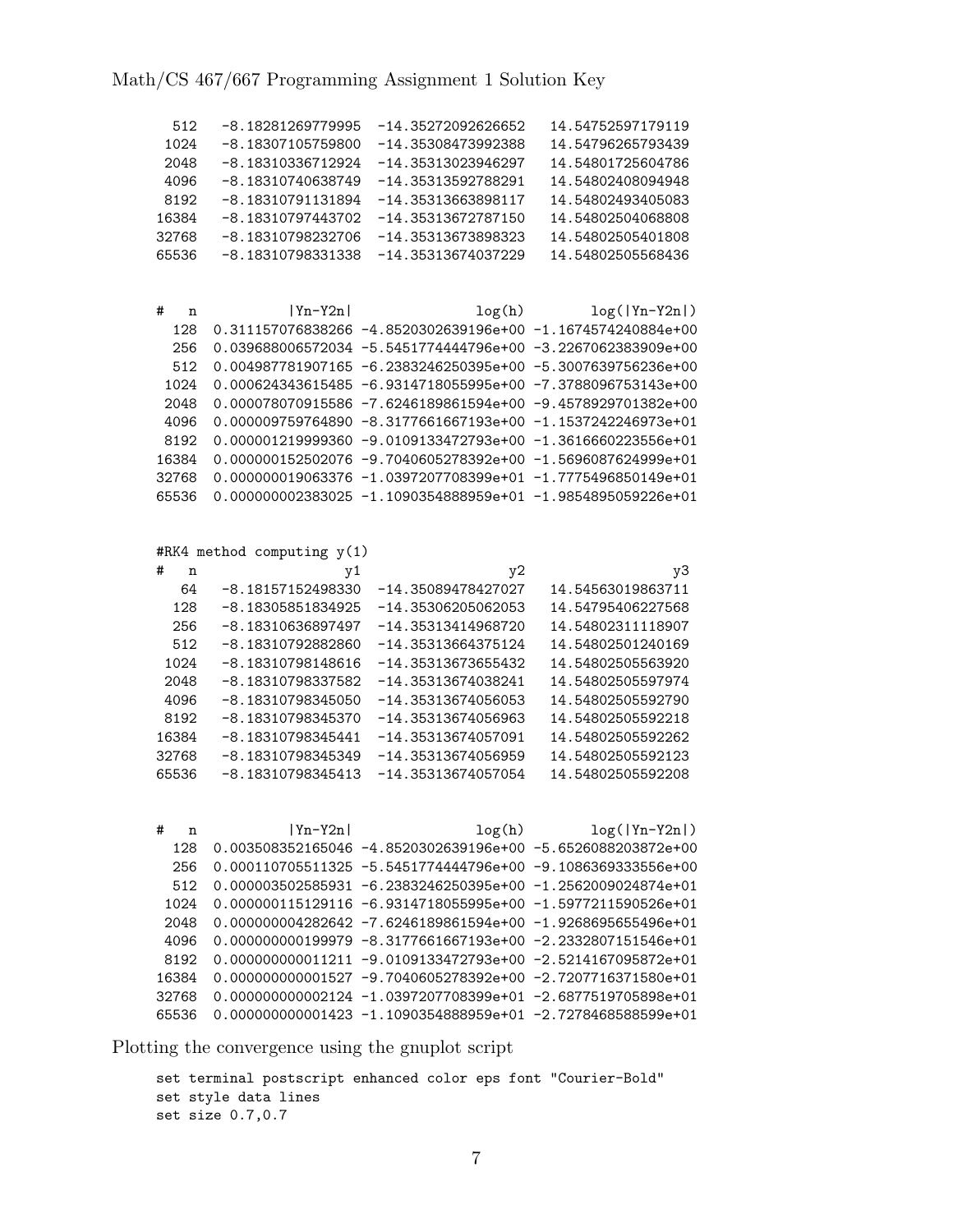Math/CS 467/667 Programming Assignment 1 Solution Key

```
set key spacing 1.2
set key bottom
set output "2dRK2.eps"
plot "prog2d.out" index 1 using 3:4 ti "RK2",\
     "prog2d.out" index 3 using 3:4 ti "RK3",\
     "prog2d.out" index 5 using 3:4 ti "RK4"
```
obtains the combined graph for the RK2, RK3 and RK4 methods



RK2 appears linear for  $log h \in [-11, -8]$  with slope

$$
\frac{-8.6085259970367 + 14.307845383653}{-8.3177661667193 + 11.090354888959} \approx 2.0555949538784763
$$

This verfies the RK2 method is 2nd order.

The graph for the RK3 method appears linear for  $log h \in [-11, -5]$  with slope

$$
\frac{-1.1674574240884 + 19.854895059226}{-4.8520302639196 + 11.090354888959} \approx 2.9955859559039175
$$

This verified the RK3 method is 3rd order.

Finally, the graph for the RK4 method appears linear for  $log h \in [-8, -5]$  with slope

$$
\frac{-5.6526088203872 + 22.332807151546}{-4.8520302639196 + 8.3177661667193} \approx 4.812887882681469
$$

This verifies the RK4 method is 4th order. It's interesting numerically that the convergence seems even better than 4th order.

**5.** Approximate  $y(10)$  to three decimal places. Is it possible to achieve this accuracy using Euler's method? Can you find *y*(100)?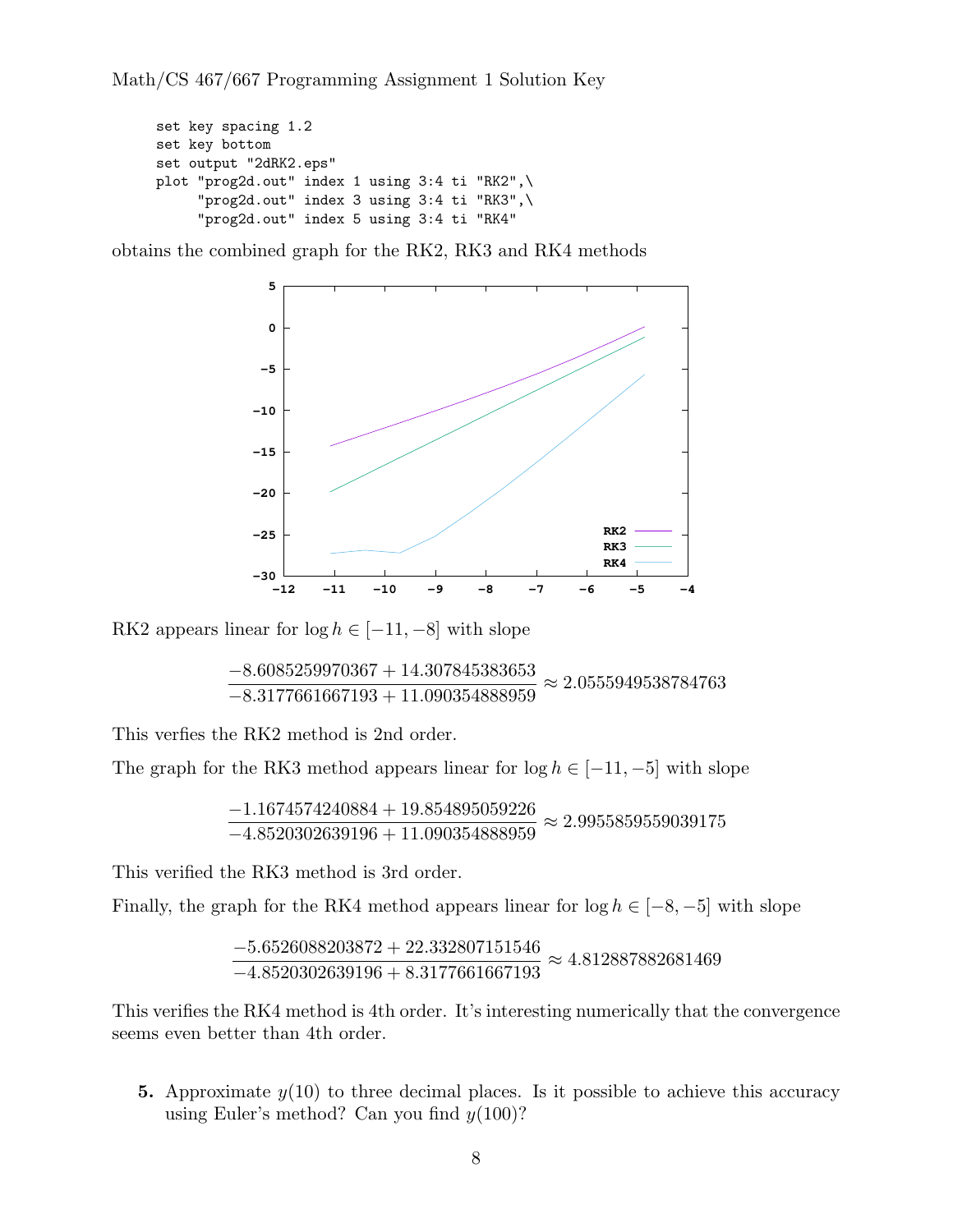```
The C program
1 # prog2e.jl -- integration of a chaotic non-linear system
2
3 using Printf, LinearAlgebra
4
5 function f(y)
6 r=[10*(y[2]-y[1]),7 \qquad (28.0-y[3]) \ast y[1]-y[2],8 y[1]*y[2] - (8/3)*y[3]9 return r
10 end
11
12 function euler(t,y,h)
13 return y + h * f(y)14 end
15
16 function rk2(t,y,h)17 k1=f(y)18 k2=f(y+h*2/3*k1)
19 return y+h*(1/4*k1+3/4*k2)
20 end
21
22 function rk3(t,y,h)23 k1=f(y)24 k2=f(y+h*2/3*k1)25 k3=f(y+h*2/3*k2)26 return y+h*(1/4*k1+3/8*k2+3/8*k3)
27 end
28
29 function rk4(t,y,h)30 k1=f(y)_{31} k2=f(y+h*1/2*k1)
32 k3=f(y+h*1/2*k2)
33 k4=f(y+h*k3)
34 return y+h*(1/6*k1+1/3*k2+1/3*k3+1/6*k4)
35 end
36
37 function solve(step,t0,y0,h,n)
38 yn=copy(y0)
39 for j=1:n
40 tn = t0 + (j-1)*h41 yn=step(tn,yn,h)
42 end
43 return yn
```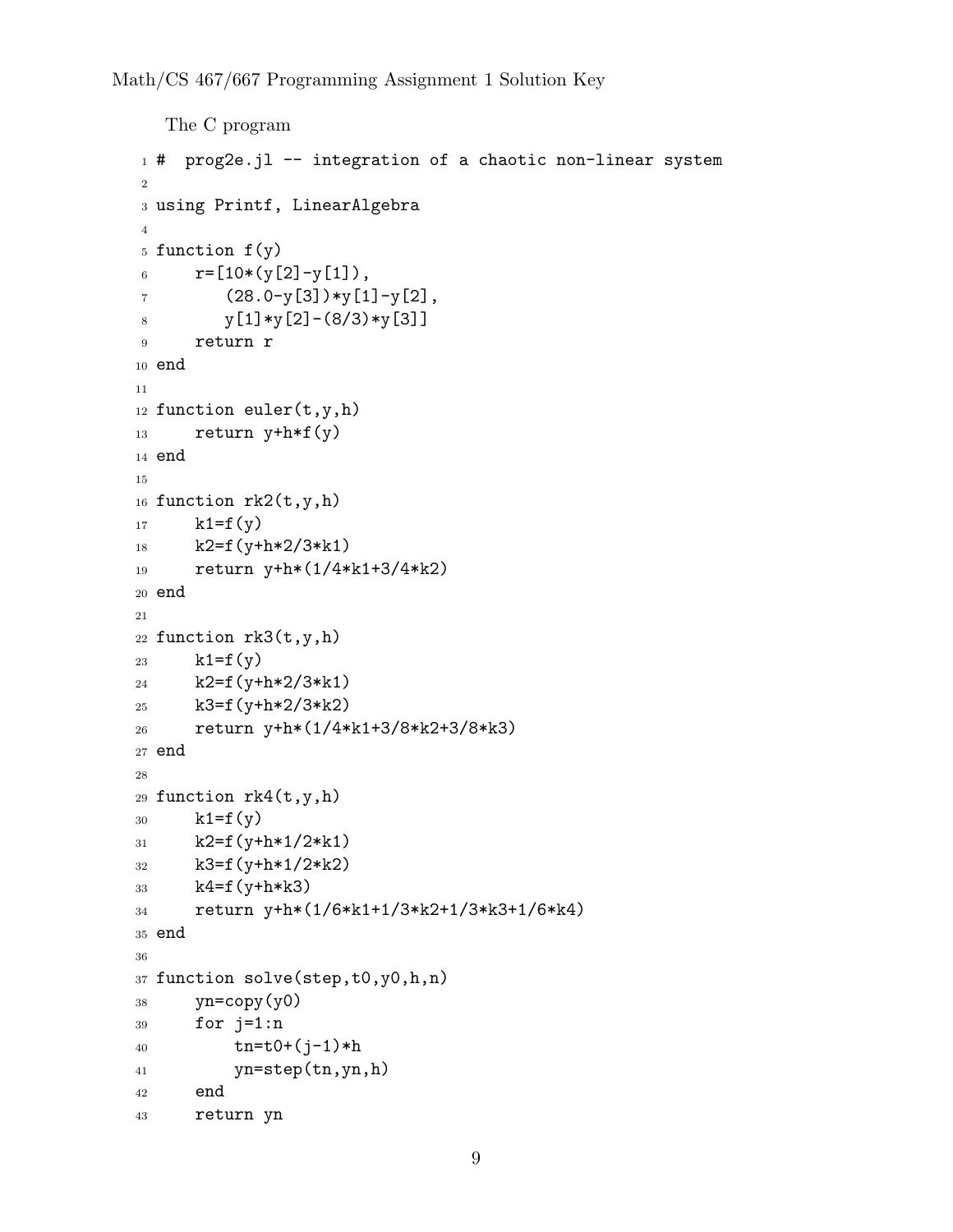Math/CS 467/667 Programming Assignment 1 Solution Key

```
44 end
45
46 function main()
47 nres=15
48 t0=0.0
49 y0=[2.0,3.0,15.0]
50 for l=1:2
_{51} T=[10.0,100.0][1]
52 for k=1:2
53 step=[euler,rk4][k]
54 name=["euler","RK4"][k]
55 @printf("#%s method computing y(%g)\n",name,T)
56 @printf("#%7s %19s %19s %19s\n","n","y1","y2","y3")
57 N=Vector{Int}(undef,nres)
58 Y=Vector{Vector{Float64}}(undef,nres)
59 n=2048
60 for i=1:nres
h=T/n62 yn=solve(step,t0,y0,h,n)
63 N[i]=n64 \qquad \qquad Y[i]=copy(yn)65 @printf("%8d %19.14f %19.14f %19.14f\n",
66 n,yn[1],yn[2],yn[3])
67 n*=2
68 end
69 @printf("\n\n#%7s %18s %20s %20s\n",
70 "n","|Yn-Y2n|","log(h)","log(|Yn-Y2n|)")
71 for i=2:nres
r_2 e=norm(Y[i-1]-Y[i])
73 @printf("%8d %18.15f %20.13e %20.13e\n",
N[i], e, -log(N[i]), log(e)75 end
76 if k<2
77 @printf("\n\n")
78 end
79 end
80 if l<2
81 @printf("\n\n")
82 end
83 end
84 end
85
86 main()
```
produces the output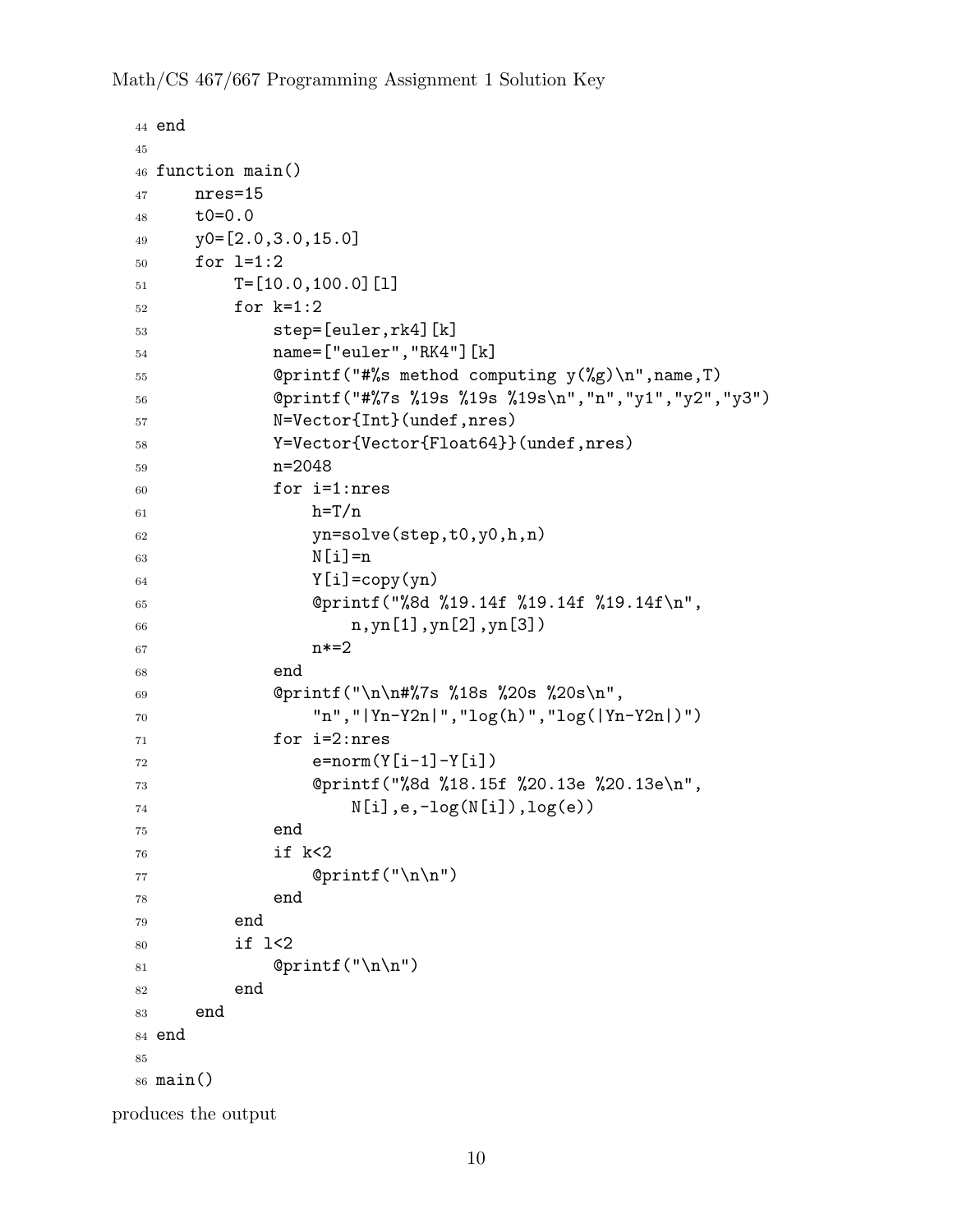|          | #euler method computing y(10) |    |                                              |                     |
|----------|-------------------------------|----|----------------------------------------------|---------------------|
| #<br>n   |                               | y1 | y2                                           | y3                  |
| 2048     | 9.65709179129176              |    | 14.15604838934646                            | 21.67561874292528   |
| 4096     | $-8.23404131444176$           |    | $-1.05802277934966$                          | 34.10035321945219   |
| 8192     | $-10.15919988786769$          |    | -14.66865360648860                           | 22.56706935369528   |
| 16384    | 3.30725155167164              |    | 4.92900261338278                             | 16.24042782779068   |
| 32768    | 1.42015101522318              |    | 2.48237653041534                             | 16.42890125229822   |
| 65536    | $-1.81201409058745$           |    | -3.07480687466168                            | 14.62440449291724   |
| 131072   | $-7.12712223149322$           |    | -10.06858978211086                           | 20.23897803766334   |
| 262144   | 2.08076031552524              |    | 3.38290104149757                             | 13.65187426267135   |
| 524288   | 1.76465022239860              |    | 3.22410591970935                             | 9.94807375564609    |
| 1048576  | 3.23601920345330              |    | 5.66688684134083                             | 12.35270132637459   |
| 2097152  | 1.80211306384783              |    | 2.90985611355445                             | 13.64366575202682   |
| 4194304  | -4.31606734773873             |    | $-5.81063204132745$                          | 18.75531247859778   |
| 8388608  | $-1.79633598811470$           |    | $-2.73107487346315$                          | 14.79585372623922   |
| 16777216 | $-0.08630710517209$           |    | 0.04004122155257                             | 14.73181135489150   |
| 33554432 | 0.70376569733087              |    | 1.32488794766655                             | 15.18468308398613   |
|          |                               |    |                                              |                     |
|          |                               |    |                                              |                     |
|          |                               |    |                                              |                     |
| #<br>n   | $ Yn-Y2n $                    |    | log(h)                                       | $log( Yn-Y2n )$     |
|          |                               |    | 4096 26.569430406868353 -8.3177661667193e+00 | 3.2797613220887e+00 |
| 8192     |                               |    | 17.943582244736664 -9.0109133472793e+00      | 2.8872325158912e+00 |
| 16384    |                               |    | 24.605687080084447 -9.7040605278392e+00      | 3.2029775983371e+00 |
| 32768    |                               |    | 3.095585543361101 -1.0397207708399e+01       | 1.1299770783429e+00 |
| 65536    |                               |    | 6.677229007866944 -1.1090354888959e+01       | 1.8987030823057e+00 |
| 131072   |                               |    | 10.425296638245548 -1.1783502069519e+01      | 2.3442352217880e+00 |
| 262144   |                               |    | 17.581741737376952 -1.2476649250079e+01      | 2.8668609622856e+00 |
| 524288   |                               |    | 3.720655812826665 -1.3169796430639e+01       | 1.3138999465177e+00 |
| 1048576  |                               |    | 3.730192898953663 -1.3862943611199e+01       | 1.3164599478557e+00 |
| 2097152  |                               |    | 3.365099463530932 -1.4556090791759e+01       | 1.2134575209157e+00 |
| 4194304  |                               |    | 11.815581977432197 -1.5249237972319e+01      | 2.4694191669317e+00 |
| 8388608  |                               |    | 5.613379738307923 -1.5942385152879e+01       | 1.7251529870314e+00 |
| 16777216 |                               |    | 3.256898005446434 -1.6635532333439e+01       | 1.1807752103129e+00 |
| 33554432 |                               |    | 1.574845689543540 -1.7328679513999e+01       | 4.5415729258475e-01 |

#RK4 method computing y(10)

| #        | n     | y1               | y2               | y3                |
|----------|-------|------------------|------------------|-------------------|
|          | 2048  | 1.39236316377876 | 2.42328584240174 | 15.96593830344759 |
|          | 4096  | 1.39156160999622 | 2.42202285056433 | 15.96467355262893 |
|          | 8192  | 1.39162081955006 | 2.42211591309572 | 15.96476126181184 |
|          | 16384 | 1.39162793075231 | 2.42212709628902 | 15.96477194635119 |
|          | 32768 | 1.39162848118190 | 2.42212796200363 | 15.96477277580231 |
|          | 65536 | 1.39162851815823 | 2.42212802016204 | 15.96477283157386 |
| 131072   |       | 1.39162852161446 | 2.42212802559885 | 15.96477283680252 |
| 262144   |       | 1.39162852279966 | 2.42212802746356 | 15.96477283860326 |
| 524288   |       | 1.39162852136086 | 2.42212802519969 | 15.96477283641306 |
| 1048576  |       | 1.39162851887693 | 2.42212802129145 | 15.96477283263460 |
| 2097152  |       | 1.39162852152208 | 2.42212802545342 | 15.96477283666087 |
| 4194304  |       | 1.39162852361560 | 2.42212802874738 | 15.96477283984458 |
| 8388608  |       | 1.39162852022954 | 2.42212802341976 | 15.96477283469658 |
| 16777216 |       | 1.39162851938607 | 2.42212802209265 | 15.96477283341023 |
| 33554432 |       | 1.39162850287708 | 2.42212799611690 | 15.96477280829021 |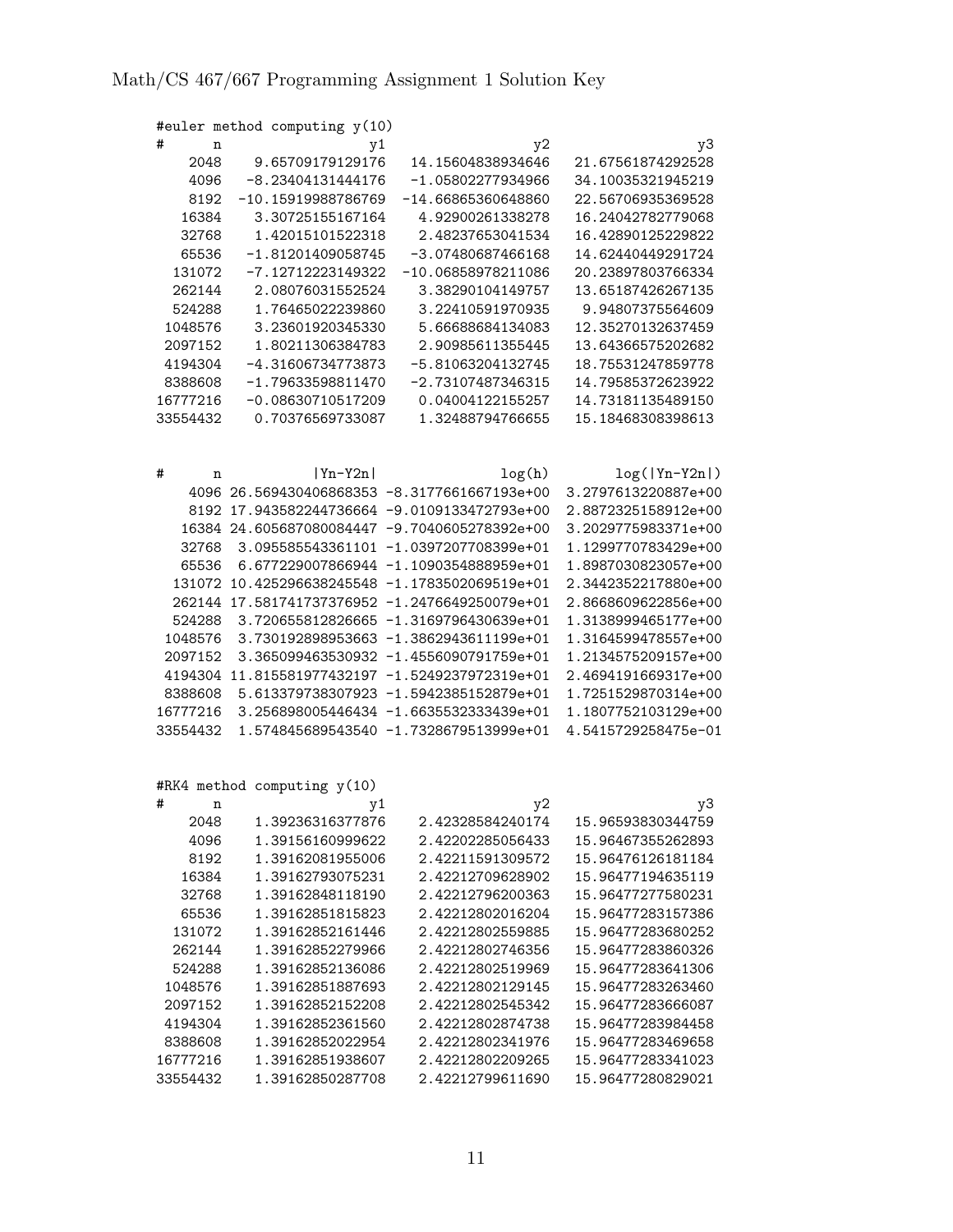| # | n        | $ Yn-Y2n $ | log(h)                                                          | $log( Yn-Y2n )$ |
|---|----------|------------|-----------------------------------------------------------------|-----------------|
|   | 4096     |            | $0.001958885264879 -8.3177661667193e+00 -6.2353797099436e+00$   |                 |
|   | 8192     |            | $0.000140923052695 - 9.0109133472793e+00 -8.8672965421183e+00$  |                 |
|   | 16384    |            | $0.000017023289656 - 9.7040605278392e+00 -1.0980928171714e+01$  |                 |
|   | 32768    |            | $0.000001319251187 - 1.0397207708399e+01 - 1.3538446264700e+01$ |                 |
|   | 65536    |            | $0.000000088657294 -1.1090354888959e+01 -1.6238487525840e+01$   |                 |
|   | 131072   |            | $0.00000008297185 -1.1783502069519e+01 -1.8607349518887e+01$    |                 |
|   | 262144   |            | $0.00000002850353 - 1.2476649250079e+01 - 1.9675822870615e+01$  |                 |
|   | 524288   |            | $0.00000003462981 - 1.3169796430639e+01 -1.9481136031170e+01$   |                 |
|   | 1048576  |            | $0.00000005976706 - 1.3862943611199e+01 - 1.8935396214852e+01$  |                 |
|   | 2097152  |            | $0.000000006366295 -1.4556090791759e+01 -1.8872248093807e+01$   |                 |
|   | 4194304  |            | $0.00000005036764 -1.5249237972319e+01 -1.9106502111555e+01$    |                 |
|   | 8388608  |            | $0.00000008145608 - 1.5942385152879e+01 - 1.8625786958877e+01$  |                 |
|   | 16777216 |            | 0.000000002031587 -1.6635532333439e+01 -2.0014448489058e+01     |                 |
|   | 33554432 |            | $0.000000039727843 - 1.7328679513999e+01 -1.7041213551433e+01$  |                 |

#euler method computing y(100)

| #<br>n   | y1                  | y2                  | y3                |
|----------|---------------------|---------------------|-------------------|
| 2048     | NaN                 | NaN                 | NaN               |
| 4096     | -3.69414817222810   | -5.51868887324954   | 18.88188787142159 |
| 8192     | 9.71656536549145    | 6.51108705424435    | 32.06013788180076 |
| 16384    | 7.21303379020715    | 9.45567447671402    | 21.78060376748864 |
| 32768    | 9.89068989868577    | 16.47982871037919   | 17.87711855890827 |
| 65536    | 0.73641333852435    | 0.90826119191029    | 15.57308586397270 |
| 131072   | -13.63958416868028  | -10.67913456516161  | 36.67054053804911 |
| 262144   | -13.44309248713940  | -15.46980571993365  | 31.34367443023991 |
| 524288   | $-0.30398914651074$ | 2.40530773080069    | 24.05590766224847 |
| 1048576  | 3.74447333107404    | 5.76833231503641    | 19.95034722219738 |
| 2097152  | $-2.55398673146322$ | -4.11576183112279   | 14.11702221040225 |
| 4194304  | 1.36768359076515    | -4.37407227305951   | 28.50559337415262 |
| 8388608  | 3.34884351507065    | 5.54679103302497    | 22.09036256287579 |
| 16777216 | 2.04875011866057    | $-2.12241726151513$ | 26.88930667585435 |
| 33554432 | -1.27600402209199   | $-2.27224400890223$ | 11.70250464404255 |

| # | n        | $ Y_n-Y2n $ | log(h)                                          | $log( Yn-Y2n )$     |
|---|----------|-------------|-------------------------------------------------|---------------------|
|   | 4096     |             | NaN -8.3177661667193e+00                        | NaN                 |
|   |          |             | 8192 22.321044325760049 -9.0109133472793e+00    | 3.1055299252071e+00 |
|   | 16384    |             | 10.982125798055625 -9.7040605278392e+00         | 2.3962690237224e+00 |
|   | 32768    |             | 8.470288171437556 -1.0397207708399e+01          | 2.1365645306870e+00 |
|   | 65536    |             | 18.209422313228082 -1.1090354888959e+01         | 2.9019391696354e+00 |
|   |          |             | 131072 28.036398457770400 -1.1783502069519e+01  | 3.3335036108987e+00 |
|   | 262144   |             | 7.166912977328935 -1.2476649250079e+01          | 1.9694750148045e+00 |
|   | 524288   |             | 23.350958480049233 -1.3169796430639e+01         | 3.1506380316686e+00 |
|   | 1048576  |             | 6.674998824981036 -1.3862943611199e+01          | 1.8983690282535e+00 |
|   |          |             | 2097152 13.091737735791607 -1.4556090791759e+01 | 2.5719813240362e+00 |
|   |          |             | 4194304 14.915669697836879 -1.5249237972319e+01 | 2.7024123179199e+00 |
|   | 8388608  |             | 11.979303391501663 -1.5942385152879e+01         | 2.4831804433758e+00 |
|   | 16777216 |             | $9.139850288922862 -1.6635532333439e+01$        | 2.2126440055642e+00 |
|   | 33554432 |             | 15.547198915049837 -1.7328679513999e+01         | 2.7438804883188e+00 |

#RK4 method computing y(100)

# n y1 y2 y3